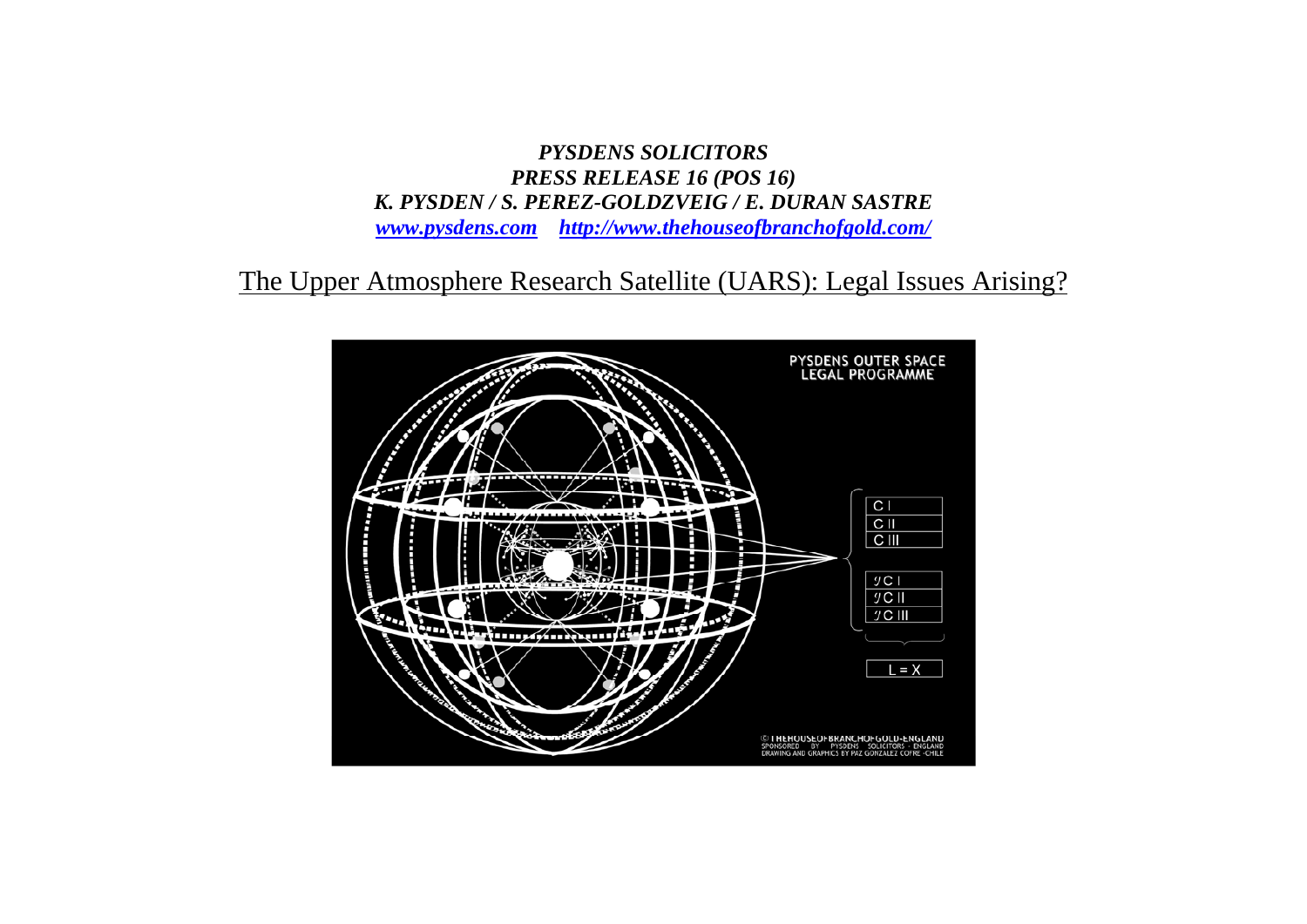The uncertainty that the uncontrolled re-entry of the Upper Atmosphere Research Satellite (UARS) on 23 September 2011 once again brings into focus the need for the United Nations to consider legal issues related to outer space on an international basis. It needs to bring about the setting of outer space jurisdictional limits for nations as well as the setting of the dividing line between outer space and air space (the latter of which is already governed by a number of Conventions which outer space is not) in particular. It also needs to work on creating legal certainty for those that venture commercially into outer space and private entities that may be detrimentally affected by the use of outer space for commercial purposes. We at Pysdens together with our associate research unit "TheHouseofBranchofGold" have been looking into these current areas of legal uncertainty with a view to putting forward potential resolutions concerning such issues arising now and in the future.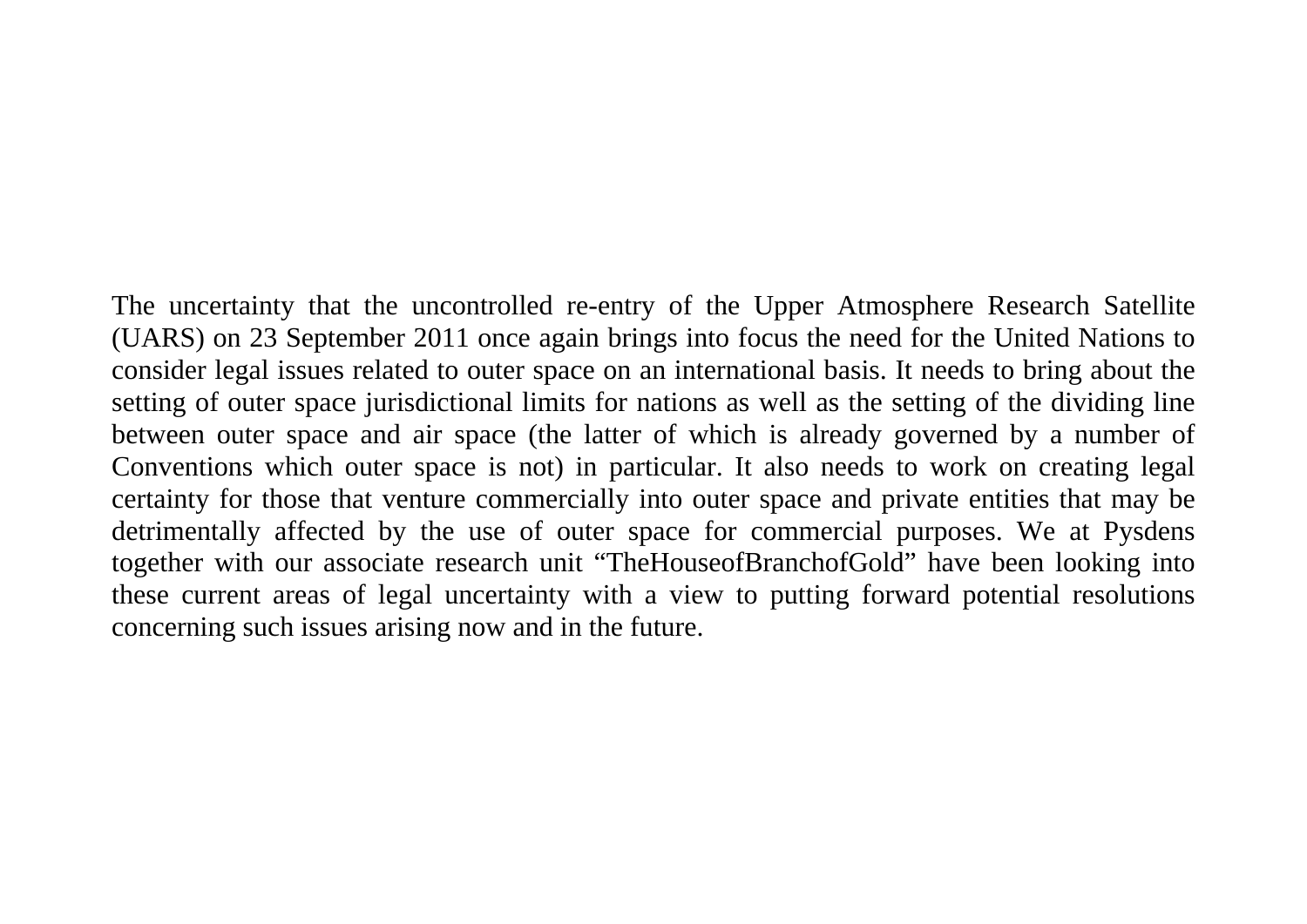